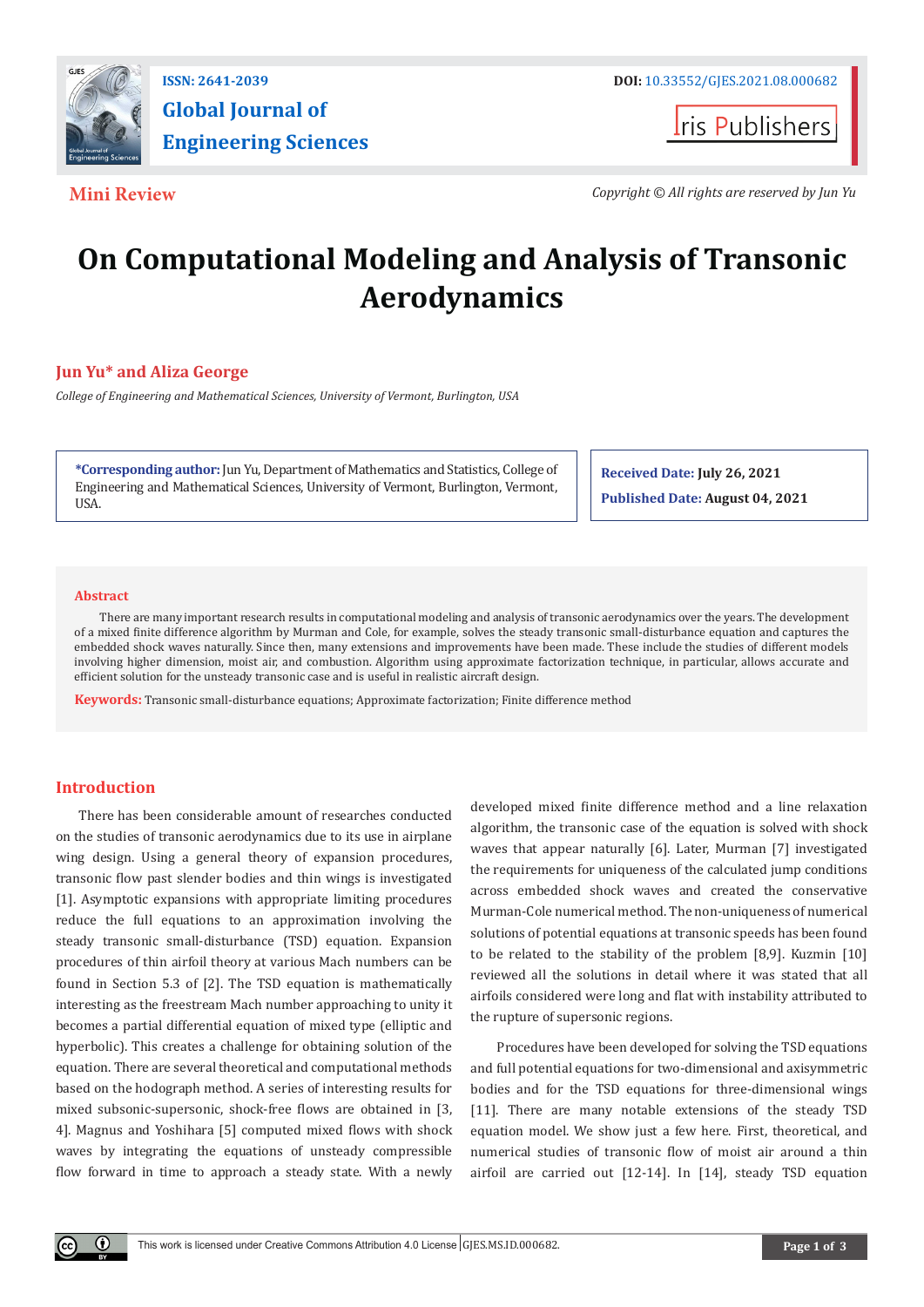model with moist air and condensation on a thin airfoil is solved in order to investigate changes in the flow field by homogeneous nucleation of water and heat addition. Secondly, implicit methods, using successive line over-relaxation, alternating-direction and approximate factorization techniques, are adopted for solving the unsteady TSD equations [15-17]. Thirdly, a new small-disturbance model for a steady, lean, premixed combustion at transonic speeds in a channel of slightly varying area is presented in [18]. Finally, the TSD equations are coupled with aeroelastic solution in order to study the fluid-structure interactions [19, 20].

#### **Approximate Factorization Algorithm**

To solve the unsteady TSD equations, explicit time-marching schemes were found to impose severe restrictions on the time step due to stability. Implicit schemes are thus adopted. The approximate factorization (AF) technique in [17], for example, is a time accurate algorithm formulated for solution of the threedimensional unsteady TSD equation. The AF algorithm involves a time linearization procedure coupled with a Newton iteration technique. More specifically, for unsteady flow calculations, the solution procedure involves two steps. First, a time linearization step is performed to determine an estimate of the potential field. Second, Newton Iterations are performed to provide the time accuracy. To do that, the TSD equation is written in a general form as a nonlinear function of the unknown potentials at time level (n+1). The Newton iteration solution is then given by the first order Taylor series with the estimated potentials from the first step as the initial guess. Superior stability properties of the algorithm are demonstrated through applications to steady and oscillatory flows at subsonic and supersonic freestream conditions for an F-5 fighter wing. The AF algorithm is also shown to be efficient. It can provide accurate solutions in only several hundred-time steps, yielding a significant computational cost savings when compared to alternative methods. For reasons of practicality and affordability, an efficient algorithm and a fast computer code are requirements for realistic aircraft applications.

Several algorithm modifications have been made which have improved the stability of the AF algorithm and the accuracy of the results [21, 22]. A Computational Aeroelasticity Program - Transonic Small Disturbance (CAP-TSD) code permits the calculation of steady and unsteady flows about complete aircraft configurations for aeroelastic analysis in the flutter critical transonic speed range [19]. This CAP-TSD code uses the AF algorithm for solution of the unsteady TSD potential equation with five modifications: (1) an Engquist-Osher (E-0) [21] type-dependent switch to treat regions of supersonic flow, (2) extension of the E-0 switch for secondorder spatial accuracy, (3) nonisentropic effects to treat strongshock cases, (4) nonreflecting far field boundary conditions for unsteady applications, and (5) several modifications to accelerate convergence to steady state. Calculations are presented for several configurations including the General Dynamics one-ninth scale F-16C aircraft model to evaluate the modified algorithm.

These modifications have been shown to significantly improved the stability of the AF algorithm and hence the reliability of the CAP-TSD code in general. Calculations are also presented from a flutter analysis of a 45" sweptback wing which agree well with the experimental data. The results and comparisons demonstrate the stability, accuracy, efficiency, and utility of CAP-TSD.

#### **Conclusion**

For steady TSD equations, mixed finite difference method with a line relaxation captures the embedded shock waves for the transonic case. For unsteady TSD equations, AF algorithm coupled with computational aeroelasticity program provided accurate and efficient solution for engineering design applications. Comparisons to experimental data serves as a check for the computational methods and it also provides clues for algorithm invention and modifications.

### **Acknowledgement**

This work was funded by the Vermont Space Grant Consortium under NASA Cooperative Agreement 80NSSC20M0122.

#### **Conflict of Interest**

No conflict of interest.

#### **References**

- 1. [Cole JD, Messiter AF \(1957\) Expansion Procedures and Similarity Laws](https://link.springer.com/article/10.1007/BF01601152) for Transonic Flow. *[Zeitschrift fur angewandte Mathematik und Physik](https://link.springer.com/article/10.1007/BF01601152)*  [8\(1\): 1-25.](https://link.springer.com/article/10.1007/BF01601152)
- 2. Kevorkian J, Cole JD (1981) Perturbation Methods in Applied Mathematics. *Applied Mathematical Sciences, Volume 34, Editors: F. John, J. P. LaSalle, and L. Sirovich,* Springer-Verlag New York.
- 3. Nieuwland GY (1967) Transonic potential flow around a family of quasi-elliptical aerofoil sections. *NLR Technical Report T* 172.
- 4. Korn DG (1969) Computation of shock-free transonic flows for airfoil design. NYO-1480-125, *New York University, Courant Institute of Mathematical Sciences.*
- 5. [Magnus R, Yoshihara H \(1970\) Inviscid transonic flow over airfoils.](https://arc.aiaa.org/doi/10.2514/3.6080) *AIAA Journal 8*[\(12\): 2157-2162.](https://arc.aiaa.org/doi/10.2514/3.6080)
- 6. [Murman EM, Cole JD \(1971\) Calculation of plane steady transonic](https://arc.aiaa.org/doi/10.2514/3.6131) flows. *[AIAA journal](https://arc.aiaa.org/doi/10.2514/3.6131) 9*(1): 114-121.
- 7. Murman EM (1974) Analysis of embedded shock waves calculated by relaxation methods. *AIAA journal 12*(5): 626-633.
- 8. Williams MH, Bland SR, Edwards JW (1985) Flow instabilities in transonic small-disturbance theory. *AIAA journal 23*(10): 1491-1496.
- 9. [Liu Y, Luo S, Liu F \(2017\) Multiple solutions and stability of the steady](https://www.sciencedirect.com/science/article/pii/S2095034917301095) transonic small-disturbance equation. *[Theoretical and Applied Mechan](https://www.sciencedirect.com/science/article/pii/S2095034917301095)ics Letters 7*[\(5\): 292-300.](https://www.sciencedirect.com/science/article/pii/S2095034917301095)
- 10. [Kuzmin A \(2012\) Non-unique transonic flows over airfoils.](https://www.infona.pl/resource/bwmeta1.element.elsevier-29813e85-33ec-3d6c-9f22-362a70f0e092) *Computers [& Fluids](https://www.infona.pl/resource/bwmeta1.element.elsevier-29813e85-33ec-3d6c-9f22-362a70f0e092)* 63: 1-8.
- 11. Yoshihara, H (1973) A survey of computational methods for 2D and 3D transonic flows with shocks. GDCA-ERR-1726, Convair Aerospace Division, General Dynamics.
- 12. [Campbell JF, Chambers JR, Rumsey CL \(1989\) Observation of airplane](https://arc.aiaa.org/doi/abs/10.2514/3.45809) [flow fields by natural condensation.](https://arc.aiaa.org/doi/abs/10.2514/3.45809) *J. Aircraft* 26, pp. 593–604.
- 13. [Schnerr GH, Dohrmann U \(1994\) Drag and lift in non-adiabatic transonic](https://arc.aiaa.org/doi/abs/10.2514/3.11956) flow. *AIAA J* [32: 101-107.](https://arc.aiaa.org/doi/abs/10.2514/3.11956)